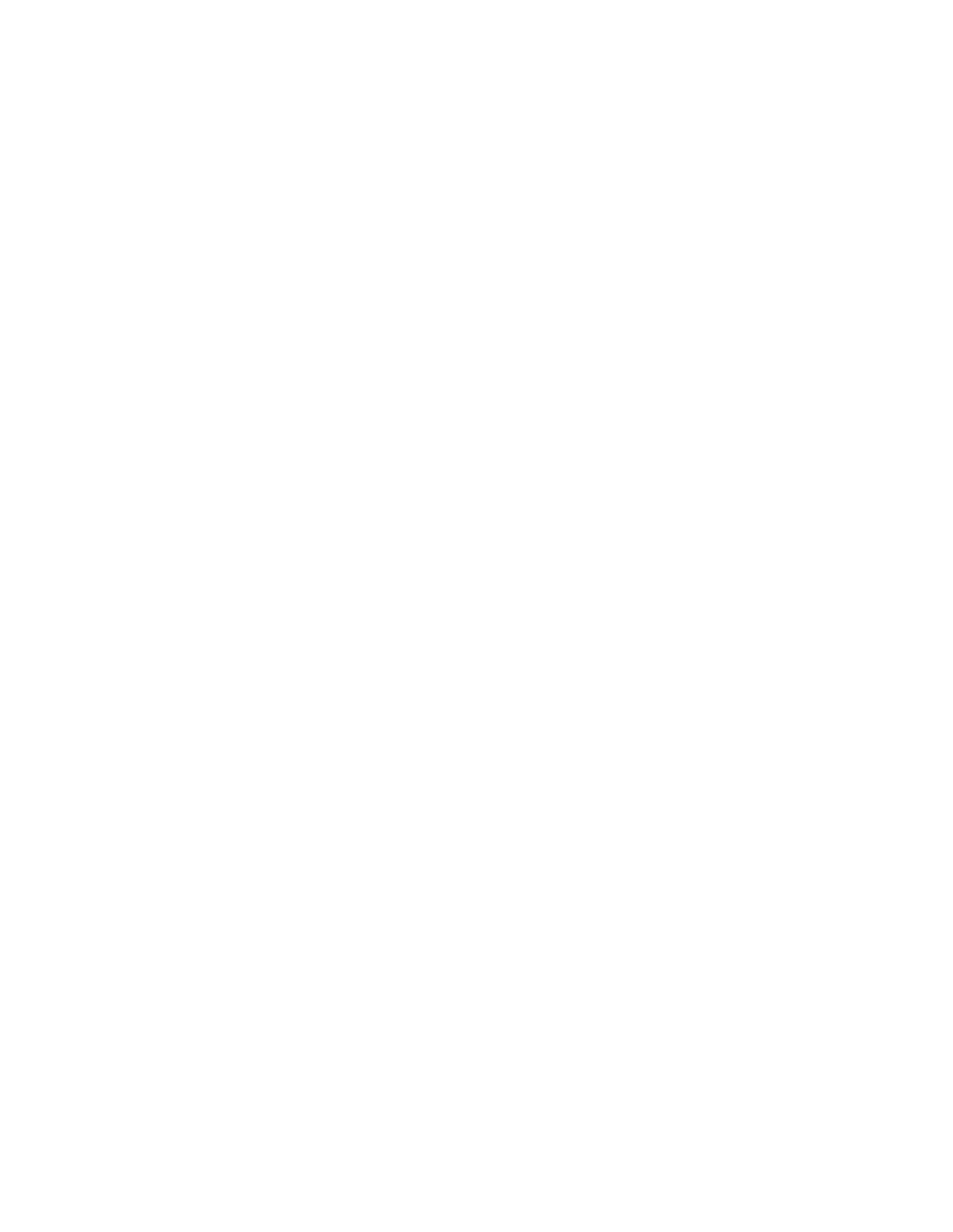and personnel, either in-house or under subcontract, to ensure the completion of the Scope of Services at the earliest possible time.

## **VI. NECESSARY QUALIFICATIONS AND SUBMITTAL REQUIREMENTS**

- 1. Only one proposal per firm will be considered.
- 2. The submittal should be typed and as brief as possible while adequately describing the qualifications of the firm. The final submittal shall be sent as a PDF via email to Matt Waters, Senior Administrative Analyst at mattw@rpvca.gov.
- 3. The proposing firm shall submit the following information with the package, including the same information for subcontractors, in the following format:
	- a) Cover Letter: Provide the name, address, and phone number of the firm; the present staff (size, classification, credentials); the primary contact's name, phone number, and email address; any qualifying statements or comments regarding the proposal; and identification of any sub-consultants and their responsibilities. Identify the firm's type of organization (individual, partnership, corporation), including names and contact information for all officers, and proof that the organization is currently in good standing. The signed letter should also include a paragraph stating that the firm is unaware of any conflict of interest in performing the proposed work. (No more than two pages)
	- b) Approach to Scope of Services: Respond to the Scope of Services with any creative and innovative approaches that the firm proposes in order to provide the services and produce the deliverables contained in this RFP. Describe how completing the Scope of Services will be approached and any cost-saving or value-adding strategies or innovations the firm will bring to the project. (No more than two pages)
	- c) Organization and Staffing: Identify the person who will be the Project Manager and primary contact person responsible for the overall delivery of the project. Provide an organizational chart of the project team that clearly delineates communication and reporting relationships among the project staff and among the sub-consultants involved in the project. Identify key personnel to perform work in the various tasks and include major areas of subcontracted work. Indicate the expected contributions of each staff member in time as a percentage of the total effort. Specifically show the availability of staff to provide the necessary resource levels to meet the City's needs. Indicate that the Project Manager and key staff will remain assigned to this project through completion of the Scope of Services. (No more than two pages)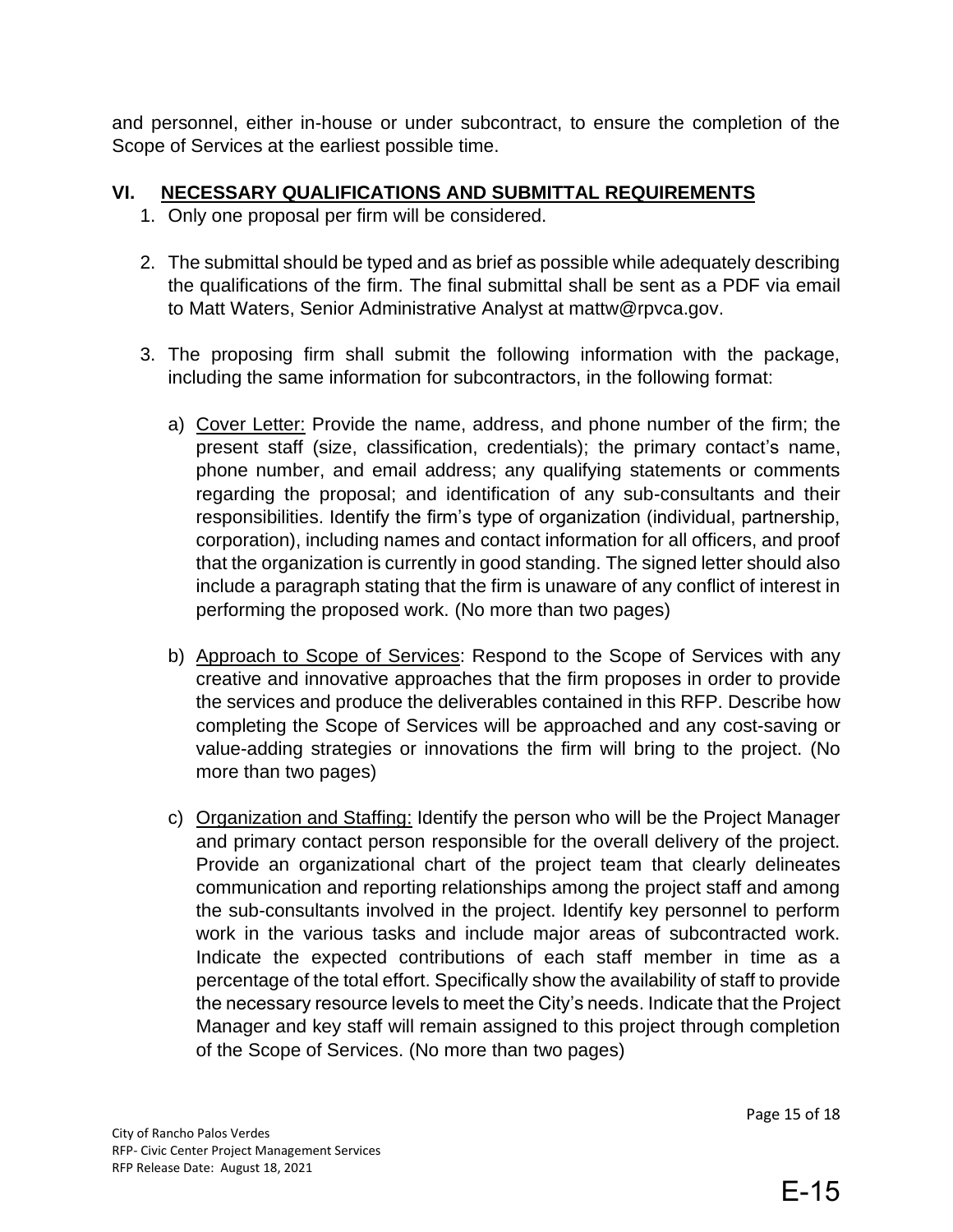- d) Staff Qualifications and Experience: Describe qualifications of the assigned staff and sub-contractors including relevant technical experience. Staff assigned to complete the Scope of Services must have previous experience in providing the necessary services as described under the Scope of Services. Description of Consultant's experience should include:
	- Prior Experience: Demonstrate that the firm has significant experience providing services on similar projects within the past five years (No more than two pages)
	- Staff Qualifications: Provide resumes for the Project Manager and any other key staff members to be assigned to contribute to the Scope of Services, with an emphasis on similar services which they provided to other agencies. (No more than ten pages)
	- Reference Projects: Include at least three projects with similar scope of services performed by the project team within the past three years and indicate the specific responsibilities of each team member on the reference project. Provide contact information for each client. (No more than ten pages)
- e) Project Schedule: Provide a detailed critical-path-method schedule for completion of the tasks and sub-tasks required to accomplish the scope of work. Note all deliverables and interim milestones on the schedule. (No more than one 11" x 17" page)
- f) Quality Control Plan: Describe the quality control procedures and associated staff responsibilities which will ensure that the deliverables will meet the City's needs. (No more than one page)
- g) Acceptance of Conditions: State the offering firm's acceptance of all conditions listed in the Request for Proposal (RFP) document and Sample Professional Services Agreement (Attachment D). Any exceptions or suggested changes to the RFP or Professional Services Agreement (PSA), including the suggested change, the reasons therefore and the impact it may have on cost or other considerations on the firm's behalf must be stated in the proposal. Unless specifically noted by the firm, the City will rely on the proposal being in compliance with all aspects of the RFP and in agreement with all provisions of the PSA. (No more than one page)

## **VII. Submission of Proposal**

## A. Requests for Clarification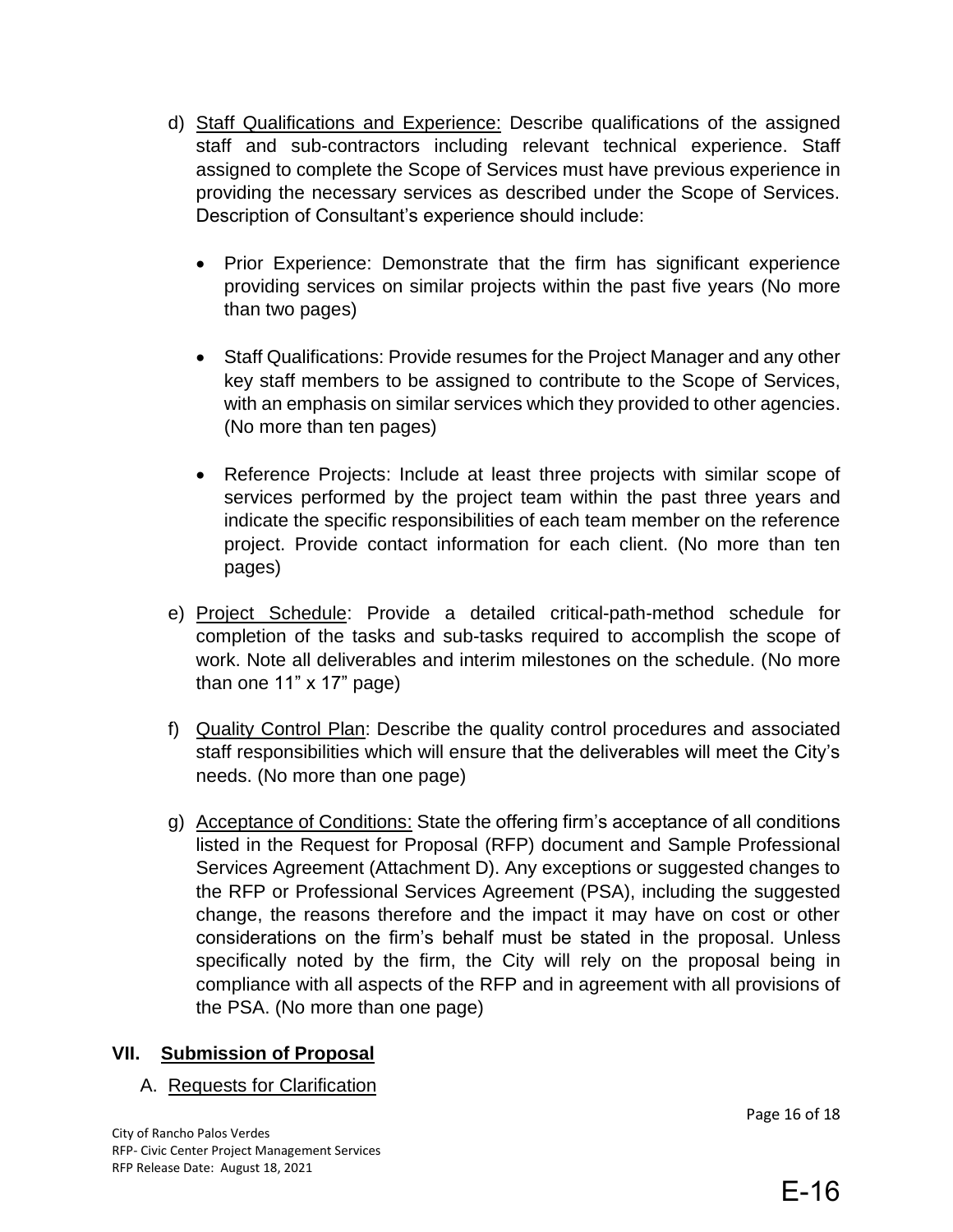Requests for clarification of the information contained herein shall be submitted by email by **4:30 pm on September 15 , 2021**. Responses to any clarification question will be provided to each firm from which proposals have been requested. A pre-proposal meeting and Civic Center tour is mandatory: **September 1, 2021 2pm.**

B. Confirmation Email

Upon submission of proposal to the City, the proposing firm shall request an email confirmation that the proposal was received and retain the email as a record. If an email confirmation is not received, the proposing firm shall correspond with the City until a confirmation is received.

# **VIII. EVALUATIONS AND SELECTION PROCESS**

- 1. Proposals Will be Evaluated Based on the Following Criteria:
	- a) Approach to Scope of Services (25%)
		- Understanding of the Scope of Services as demonstrated by the thoroughness of the proposal, introduction of cost-saving or value-adding strategies or innovations (including those applying to overall project schedule), and an overall approach most likely to result in the desired outcome for the City.
	- b) Proposal Schedule (20%)
		- Ability to complete the work in the shortest schedule possible (excluding time for review and community meetings).
	- c) Staff Qualifications and Experience (30%)
		- Relevance of experience of the proposing firm (to provide support resources to the project team)
		- Relevance of experience and strength of qualifications of the Project Manager
		- Relevance of experience and strength of qualifications of the key personnel performing the work
		- Relevance of referenced projects and client review of performance during those projects
	- d) Organization and Staffing (15%)
		- Availability of key staff to perform the services throughout the duration of the project
		- Assignment of appropriate staff in the right numbers to perform the Scope of Services
		- Appropriate communication and reporting relationships to meet the City's needs